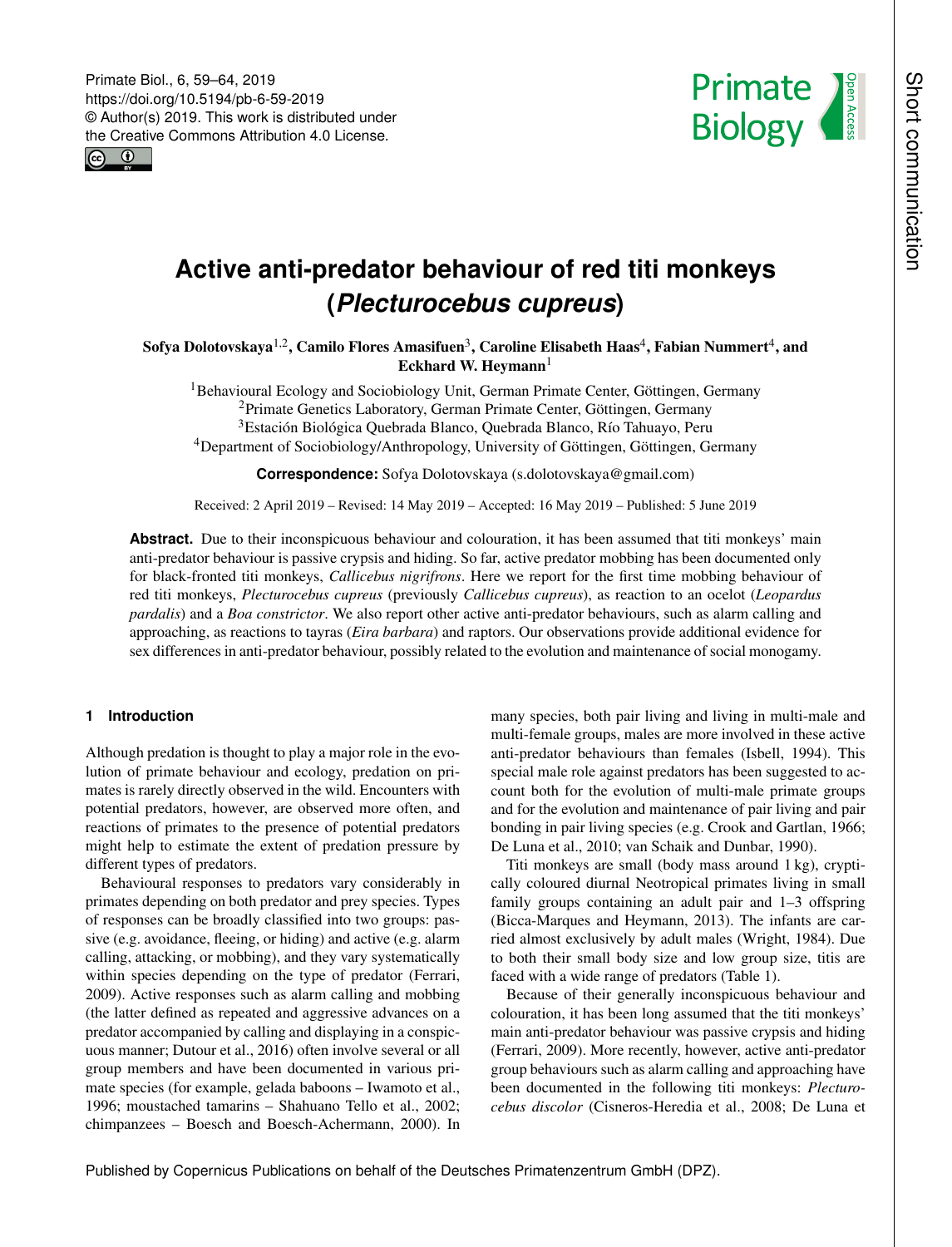| Prey species                                       | Predator                                                                                                                          | Type of observation                                                  | Source                                                                               |
|----------------------------------------------------|-----------------------------------------------------------------------------------------------------------------------------------|----------------------------------------------------------------------|--------------------------------------------------------------------------------------|
| Plecturocebus<br>discolor<br>(Callicebus discolor) | Eira barbara (tayra)<br>Boa constrictor<br><i>Harpia harpyja</i> (harpy eagle)                                                    | Unsuccessful attacks<br>Successful predation<br>Successful predation | De Luna et al. $(2010)$<br>Cisneros-Heredia et al. (2008)<br>De Luna et al. $(2010)$ |
| Plecturocebus                                      | Sapajus apella (Cebus apella)<br>(capuchin monkey)                                                                                | Successful predation                                                 | Sampaio and Ferrari (2005)                                                           |
| Plecturocebus toppini<br>moloch<br>(Callicebus     | Boa constrictor<br><i>Morphnus guianensis</i> (crested eagle)<br>Spizaetus tyrannus and Spizaetus ornatus<br>(ornate hawk-eagles) | Successful predation<br>Successful predation<br>Successful predation | Lawrence (2007)<br>Terborgh (1983); Wright (1984)<br>Terborgh (1983); Wright (1984)  |
| <i>moloch</i> )                                    | Sapajus macrocephalus (Cebus apella)<br>Leopardus pardalis (ocelot)<br>Accipiter bicolor (bicoloured hawk)                        | Successful predation<br>Unsuccessful attack<br>Unsuccessful attack   | Lawrence (2007)<br>Wright (1984)<br>Wright (1984)                                    |
| Plecturocebus sp.<br>(Callicebus moloch)           | Harpia harpyja (?)                                                                                                                | Successful predation                                                 | Curtis Freese, personal communication<br>with Kinzey et al. (1977)                   |

**Table 1.** Predation and predation attempts on titi monkeys.

al., 2010) and *Plecturocebus moloch* (Sampaio and Ferrari, 2005). Mobbing behaviour in titis has been so far documented only for the black-fronted titi monkey (*Callicebus nigrifrons*) as reaction to tayras and an unidentified spotted cat (Cäsar et al., 2012).

During a field study on the ecology and mating system of red titi monkeys, *Plecturocebus cupreus* (previously *Callicebus cupreus*), we witnessed several encounters with different predators or potential predators and recorded the responses of the titis. Here we report, for the first time, mobbing behaviour of titis as reaction to an ocelot (*Leopardus pardalis*) and a *Boa constrictor*. We also report other active anti-predator behaviours, such as alarm calling and approaching, and discuss the more active male involvement in these behaviours.

# **2 Materials and methods**

The study took place at the Estación Biológica Quebrada Blanco (EBQB), in north-eastern Peruvian Amazonia (4 $\degree$ 21' S, 73 $\degree$ 09' W). It is embedded in primary tropical rainforest of the Tierra Firme type and has included a small area with anthropogenic secondary forest regeneration since 2001. As part of a study on the mating system and ecology, we habituated and studied seven groups of titi monkeys (Group 1 has been habituated and studied intermittently since 1997) between June–December 2017 and June– December 2018. We followed the monkeys from the early morning, when the animals left a sleeping site (or from when we could locate the group), until the late afternoon, when the animals retired to a sleeping site. Each group was followed by a team of two observers. We documented encounters with predators opportunistically, recording the time, predator taxon when possible, and monkey behaviour during and after the encounters. The total observation time was approximately 2750 h (from 387 to 520 h for each of the groups mentioned in this study). During the encounters observed in 2017, Group 1 comprised an adult male and female, one subadult male, and one juvenile male; in 2018, it comprised adult male and female, one subadult male, and an infant carried by the adult male. Group 2 comprised an adult male and female during all the encounters mentioned here. Group 4 comprised an adult male and female and a juvenile during all the encounters mentioned here. Group 6 comprised an adult male and female, subadult male, and a juvenile during the encounter mentioned here.

# Statement of ethics

All research protocols reported in this paper were reviewed and approved by the German Primate Center and the Servicio Nacional Forestal y de Fauna Silvestre (SERFOR) of the Peruvian Ministry of Agriculture (MINAGRI; permit no. 249-2017-SERFOR/DGGSPFFS). All research reported in this paper adhered to the legal requirements of the country in which the work took place.

# **3 Results**

In total, we observed 12 encounters with potential predators. We also observed nine encounters with squirrel monkeys (*Saimiri cassiquiarensis*); since titis showed anti-predator response during these encounters, we include them in our report (see discussion below).

# 3.1 Ocelot encounter

On 17 June 2017 at 06:50 GMT − 5, Group 1 was moving through the canopy at a height of approximately 10 m. While passing through a big tree, the adult male started alarm calling and was joined after approximately 2–3 min by all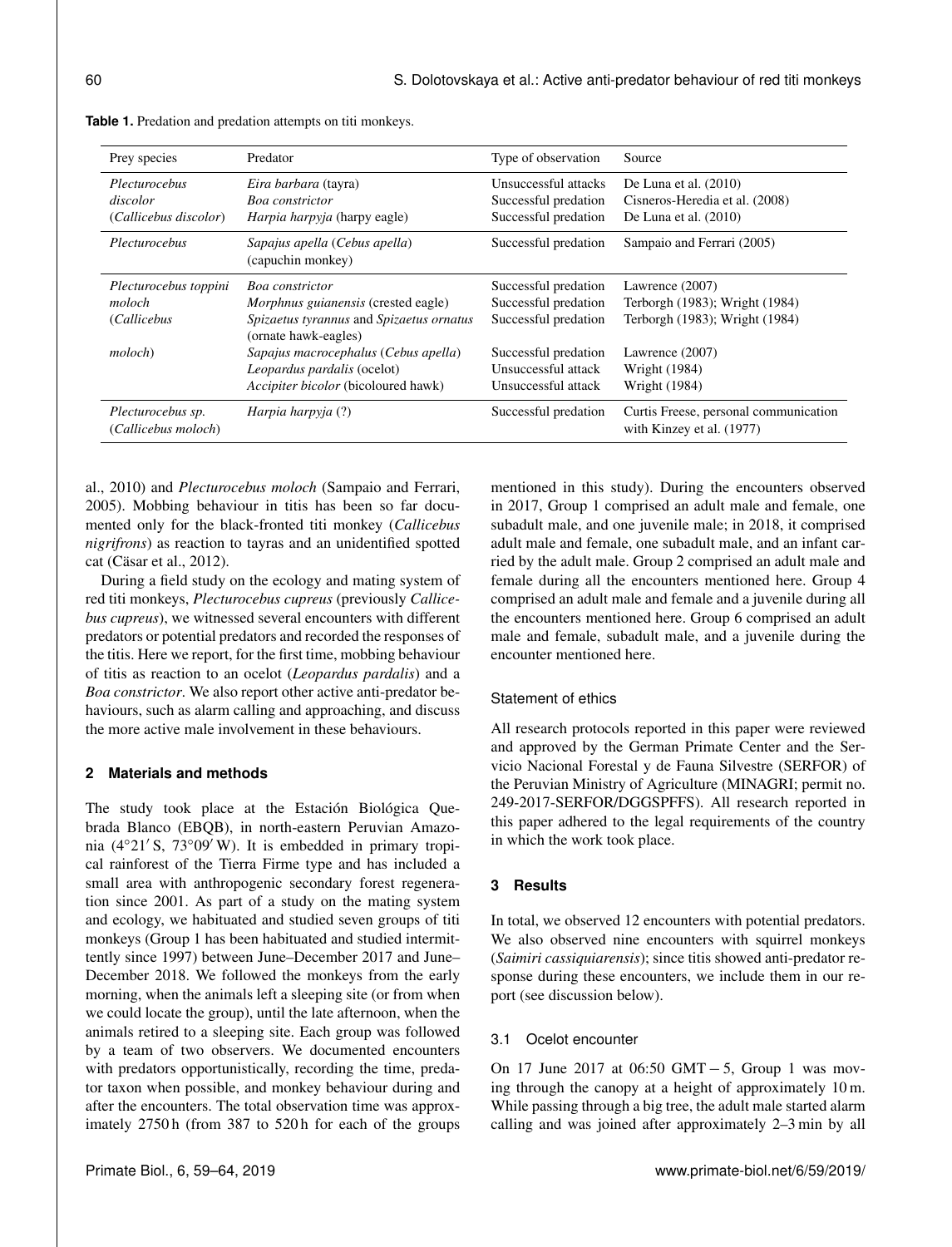other group members. We then noticed an ocelot (*Leopardus pardalis*) lying on a big branch of the same tree. The titis started mobbing the ocelot: all the group members surrounded it and began to move erratically around it, emitting alarm calls, lashing tails, swaying heads, and showing piloerection. The titis were moving rapidly towards and away from the ocelot but never approached closer than 2–3 m. The ocelot did not make any moves towards the titis and kept lying on the branch but had noticed the human observers and was staring at us from above. The titis kept mobbing the ocelot and vocalizing until 07:38, when they left the tree. The ocelot stayed on the same branch without moving. The titis then travelled approximately 50 m, still emitting alarm calls every 3–5 min. At 07:55, however, all the group members returned to the same tree and started mobbing the ocelot again, vocalizing, tail lashing, and moving rapidly towards and away from it. At 08:03, the group finally left the tree and proceeded to a feeding tree. The ocelot was still lying on the same branch when the titis left.

# 3.2 Boa encounter

On 14 July 2017, at 10:00, Group 1 was moving through the canopy at a height of approximately 20 m. At a height of approximately 25 m, a boa (*Boa constrictor*) was lying curled up on a branch. All group members started to produce alarm calls and to mob the boa, jumping through the canopy around it, making erratic movements towards and away from the snake, tail lashing and showing piloerection but never approaching the snake closer than 2–3 m. The mobbing lasted until 10:10, when the titis left the tree and moved on through the canopy at a height of approximately 20 m.

#### 3.3 Tayra encounters

On 11 October 2017 at 06:10 Group 2 entered a fruiting tree and started feeding on fruits. At 06:13, the male started alarm calling; a tayra (*Eira barbara*) was lying in a nearby tree approximately 7 m from the titis. The male continued vocalizing until 06:34, staring at the tayra and from time to time moving towards it, but never approaching it closer than 5 m. The female continued feeding after the male had started alarm calling and only occasionally joined the male in vocalizing, emitting alarm calls for several seconds. At 06:34, the tayra left the area. The titis then moved to a nearby tree and rested out of view in a vine tangle until 07:30.

On the same day, at 14:30, Group 2 started climbing up a tree approximately 50 m from the site of the previous encounter with the tayra. At the same time, we saw a tayra moving down the same tree. When the titis noticed the tayra, they turned downwards and moved away quickly while emitting alarm calls. After travelling approximately 30 m, they ran into a group of squirrel monkeys. The titis turned again and fled quickly; we could not find the group again until 15:40.

#### 3.4 Birds of prey encounters

On 19 August 2017, at 10:31, Group 6 was scattered around, foraging at a height of 5–10 m. A juvenile grey-headed kite (*Leptodon cayanensis*) landed on a tree nearby. The adult male gave alarm calls for about 30 s, tail lashing and displaying piloerection. Until 10:35, when the kite left, the male stayed vigilant and gave one more short alarm call.

On four other occasions in July and August 2018, the adult male and female of Group 4 gave alarm calls simultaneously after encounters with unidentified birds of prey, vocalizing for 1 to 8 min.

On 19 September 2018, Group 1 was resting in a tree at a height of approximately 10 m; the female was separated by more than 10 m from the other group members. At 07:56, an unidentified hawk flew in and perched on another tree approximately 10 m from the titis. The adult male, who was carrying an infant, started alarm calling. At 08:06, the hawk attacked the subadult male. The adult male called again for 2 min and moved downwards into a denser part of the tree crown. At 08:18, the hawk attacked the subadult again, and all group members including the female, who had joined the group by then, emitted alarm calls. Shortly after, the hawk left the area. Then the titis rested for about 20 min.

#### 3.5 Capuchin and squirrel monkey encounters

On two occasions in July 2017, Group 1 fled quickly and hid in the vine tangle after hearing large-headed capuchin (*Sapajus macrocephalus*) calls from the distance. On nine occasions in 2017 and 2018, Group 2 fled and hid from squirrel monkey (*Saimiri cassiquiarensis*) groups; on four occasions, Group 2 could not be found for up to 2 days after the encounter with squirrel monkeys. However, we never observed the titis emitting alarm calls in encounters with capuchins or squirrel monkeys.

# **4 Discussion**

#### 4.1 Active anti-predator behaviour of red titi monkeys

Here, we observed mobbing behaviour in *P. cupreus* as a reaction to an ocelot and *Boa constrictor*. Until now, mobbing has not been described for *P. cupreus* but was reported for another titi monkey species, *C. nigrifrons*, as a reaction to tayras and an unidentified spotted cat (Cäsar et al., 2012). We also observed other active predator responses such as alarm calling and approaching predators; these findings are in agreement with reports on the same behaviours in *C. discolor* (Cisneros-Heredia et al., 2008; De Luna et al., 2010) and *C. moloch* (Sampaio and Ferrari, 2005).

The mobbing of ocelot observed here lasted for almost 40 min; soon after leaving the area, the titis returned and continued to mob the predator again for almost 10 min. Interestingly, during both the ocelot and the *Boa constrictor* encounters, the predators did not make any attempts to attack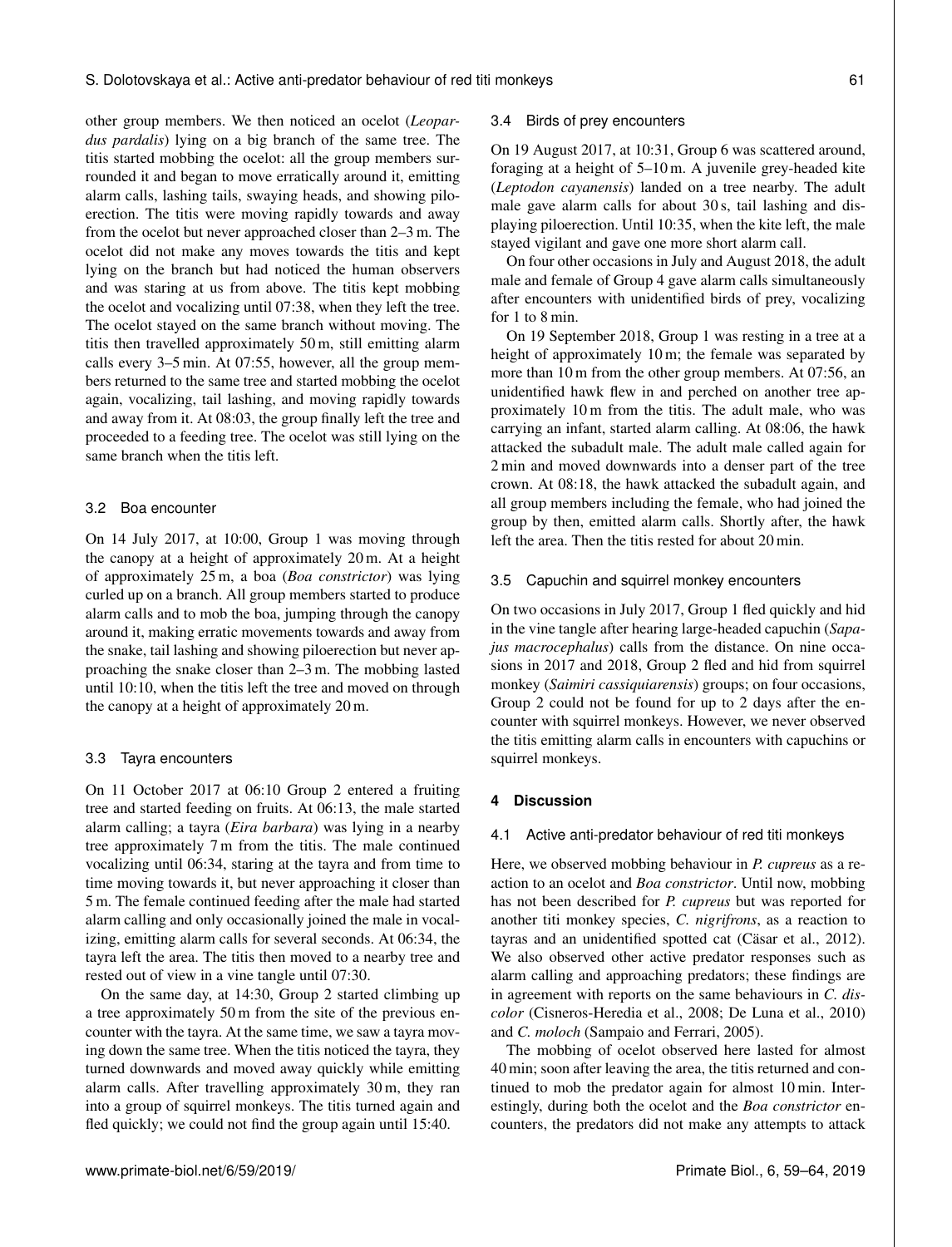the monkeys or even move in their direction; both the ocelot and the snake remained exactly at the same spot throughout the encounter, and the ocelot was watching human observers much more intently than the monkeys. Moreover, none of the trees where the predators were encountered had been used as feeding or sleeping trees by the titi monkey group.

One of the adaptive bases for predator mobbing has been hypothesized to be reducing the probability that a predator will attack or remain in the area (Curio, 1978). As both ocelots and snakes hunt by ambush and rely on crypsis and surprise for successful predation, mobbing could decrease the probability of a successful ambush by removing the advantage of a surprise attack, either discouraging the predators from attacking or inducing them to leave the area. This might be the reason for the titis to actively mob the predators in the trees they were merely passing by and, in the case of the ocelot, to even come back for a second round of mobbing. This might also be the reason to mob tayras; although never observed in our study, the mobbing of tayras has been reported for *C. nigrifrons* (Cäsar et al., 2012) and other Neotropical primates (Cäsar and Zuberbühler, 2012). Although tayras, unlike ocelots or snakes, never ambush their prey, they can stalk it (Presley, 2000), and thus mobbing could have the same effect on them as on ocelots or snakes. It is noteworthy that during the encounters described here, neither the ocelot nor the snake left the area as a result of mobbing; but they also did not try to attack the titis.

It is assumed that small-bodied primates with cryptic pelage colouration would mainly rely on passive antipredator strategies such as hiding or fleeing. However, there are multiple reports on mobbing behaviour of miniature callitrichids in response to tayras (common marmoset, *Callithrix jacchus* – Bezerra et al., 2009), buffy-headed marmosets (Ferrari and Ferrari, 1990), snakes (pygmy marmosets, *Cebuella pygmaea* – Soini, 1988) and moustached tamarins (*Saguinus mystax* – Shahuano Tello et al., 2002). In slightly larger titis and owl monkeys, active anti-predator responses seem to be quite rare, with only few reports available (owl monkeys, *Aotus azarae* – Savagian and Fernandez-Duque, 2017; *C. nigrifrons* – Cäsar et al., 2012). This might be explained by the differences in group size, with the range of 4–20 in callitrichids and only 2–7 in titi and owl monkeys. The small groups' size and relatively large proportion of immature individuals in titi and owl monkeys probably mainly reinforce cryptic rather than active anti-predator responses (Ferrari, 2009).

Interestingly, although titis are known to produce referential alarm calls, with acoustically distinct variants given to terrestrial or aerial threats (Cäsar and Zuberbühler, 2012), we could not differentiate between different types of calls by listening.

# 4.2 Active male involvement in the anti-predator behaviour

During 4 out of 10 encounters described here, the adult males were involved in active anti-predator behaviours more than other group members: the alarm calling was initiated by adult males and joined by other group members only later. During the tayra encounter, the male was calling and approaching the tayra for more than 20 min, while the female continued feeding and only shortly joined the male in alarm calling several times. The females, in contrast, did not initiate the alarm calling or other anti-predator responses in any of the observed encounters. Similar findings were reported by De Luna et al. (2010), who observed adult males initiating alarm calling in encounters with tayras.

In contrast to De Luna et al. (2010), where active antipredator behaviours were only observed in the presence of infants, only one of the encounters described here happened in the presence of an infant (unidentified hawk, 19 September 2018). On this occasion, the male carrying the infant, although emitting alarm calls, did not approach the predator but hid in the dense part of the tree. All other encounters, including two involving mobbing a predator, happened in the absence of infants.

One of the hypotheses for the evolution and maintenance of pair living and pair bonding suggests that they developed as a result of selection for male services, such as direct infant care, protection against predators, or infanticide prevention (e.g. van Schaik and Dunbar, 1990). So far, it is unclear if any significant risk of male infanticide exists in titi monkeys. However, extensive male care combined with more active male involvement in defence in titi monkeys suggests that male services such as direct infant care and protection against predators might have played a role in evolution or maintenance of pair living and pair bonding in this species.

#### 4.3 Reactions to capuchin and squirrel monkeys

On multiple occasions, we observed the titis fleeing and hiding from squirrel monkey (*S. cassiquiarensis*) groups. It might appear to be an odd behaviour, since squirrel monkeys are mainly frugivorous and insectivorous and have never been reported hunting on primates (Defler, 2004). However, squirrel monkeys often form mixed species troops with capuchin monkeys (Podolsky, 1990). Capuchin monkeys are known to capture mammals (Fedigan, 1990; Fragaszy et al., 2004) and have been directly observed hunting titi monkeys (Lawrence, 2007; Sampaio and Ferrari, 2005). Fear reaction to squirrel monkeys is probably explained by titi monkeys associating the presence of squirrel monkeys with the presence of capuchin monkeys. A similar avoidance of and fleeing from squirrel monkeys has been observed in moustached (*Saguinus mystax*) and black-fronted tamarins (*Leontocebus nigrifrons*) at EBQB (Eckhard W. Heymann, personal observations, 2019).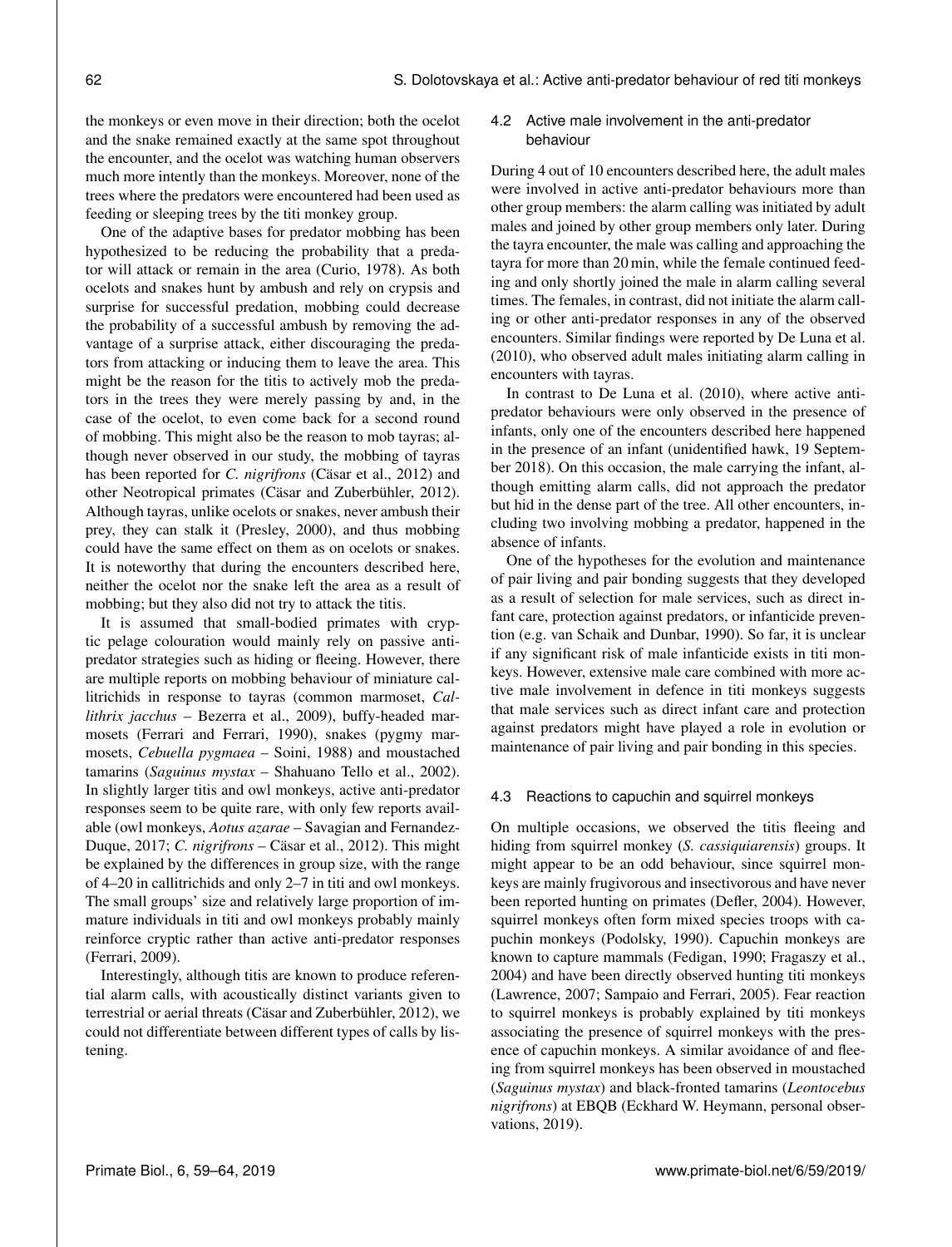Interestingly, we never observed the titis emitting alarm calls in encounters with capuchin or squirrel monkeys. Since capuchin monkeys, unlike cats or snakes, do not hunt by ambush, passive response such as fleeing and hiding might be more advantageous in encounters with this predator.

# **5 Conclusions**

Active anti-predator responses described here indicate that, despite their generally cryptic behaviour, titi monkeys' responses to predators are not always passive, as had been long assumed. During 4 out of 10 encounters, adult males showed more active anti-predator responses than females or other group members. Our observations put the previous suggestion by De Luna et al. (2010) on a broader base, namely that protection against predators might have played a role in evolution and maintenance of pair living and pair bonding in this species.

**Data availability.** Data sharing is not applicable to this article as this study analyses qualitative data and no datasets were generated during this study.

**Author contributions.** SD and EWH designed research. SD, CFA, CEH, and FN conducted research. SD wrote this paper, with input from all authors.

**Competing interests.** The authors declare that they have no conflict of interest.

**Acknowledgements.** We are grateful to Ney Shahuano Tello, Migdonio Huanuiri Arirama, and all the other field assistants who have made this research possible. We also wish to thank the volunteers, Sarah Walker and Mathieu Marechal, for their help in the field.

**Financial support.** This research has been supported by the DFG (grant no. HE 1870/29-1), the Leakey Foundation and the International Primatological Society.

**Review statement.** This paper was edited by Ute Radespiel and reviewed by Rebecca Smith and one anonymous referee.

#### **References**

Bezerra, B. M., Barnett, A. A., Souto, A., and Jones, G.: Predation by the tayra on the common marmoset and the pale-throated three-toed sloth, J. Ethol., 27, 91–96, https://doi.org[/10.1007/s10164-008-0090-3,](https://doi.org/10.1007/s10164-008-0090-3) 2009.

- Bicca-Marques, J. C. and Heymann, E. W.: Ecology and behavior of titi monkeys (genus Callicebus), in: Evolutionary biology and conservation of titis, sakis and uacaris, edited by: Barnett, A., Veiga, L. M., Ferrari, S. F., and Norconk, M. A., 196–207, Cambridge University Press, Cambridge, 2013.
- Boesch, C. and Boesch-Achermann, H.: The chimpanzees of the Taï Forest: behavioural ecology and evolution, Oxford University Press, Oxford, 2000.
- Cäsar, C. and Zuberbühler, K.: Referential alarm calling behaviour in New World primates, Curr. Zool., 58, 680–697, https://doi.org[/10.1093/czoolo/58.5.680,](https://doi.org/10.1093/czoolo/58.5.680) 2012.
- Cäsar, C., Byrne, R., Young, R. J., and Zuberbühler, K.: The alarm call system of wild black-fronted titi monkeys, Callicebus nigrifrons, Behav. Ecol. Sociobiol., 66, 653–667, https://doi.org[/10.1007/s00265-011-1313-0,](https://doi.org/10.1007/s00265-011-1313-0) 2012.
- Cisneros-Heredia, D. F., León-Reyes, A., and Seger, S.: Boa constrictor Predation on a Titi monkey, Callicebus discolor, Neotrop. Primates, 13, 11–12, https://doi.org[/10.1896/1413-4705.13.3.11,](https://doi.org/10.1896/1413-4705.13.3.11) 2008.
- Crook, J. H. and Gartlan, J. S.: Evolution of primate societies, Nature, 210, 1200–1203, https://doi.org[/10.1038/2101200a0,](https://doi.org/10.1038/2101200a0) 1966.
- Curio, E.: The Adaptive Significance of Avian Mobbing: I. Teleonomic Hypotheses and Predictions, Z. Tierpsychol., 48, 175– 183, 1978.
- Defler, T. R.: Primates of Colombia, Conservation International Tropical Field Guide Series, Conservation International, Bogotá, 2004.
- De Luna, A. G., Sanmiguel, R., Di Fiore, A., and Fernandez-Duque, E.: Predation and predation attempts on red titi monkeys (Callicebus discolor) and equatorial sakis (Pithecia aequatorialis) in Amazonian Ecuador, Folia Primatol., 81, 86–95, https://doi.org[/10.1159/000314948,](https://doi.org/10.1159/000314948) 2010.
- Dutour, M., Lena, J. P., and Lengagne, T.: Mobbing behaviour varies according to predator dangerousness and occurrence, Anim. Behav., 119, 119–124, https://doi.org[/10.1016/j.anbehav.2016.06.024,](https://doi.org/10.1016/j.anbehav.2016.06.024) 2016.
- Fedigan, L. M.: Vertebrate predation in Cebus capucinus: meat eating in a Neotropical monkey, Folia Primatol., 54, 196–205, https://doi.org[/10.1159/000156444,](https://doi.org/10.1159/000156444) 1990.
- Ferrari, S. F.: Predation risk and antipredator strategies, in: South American Primates, 251–277, Springer New York, New York, NY, 2009.
- Ferrari, S. F. and Ferrari, M. A. L.: Predator avoidance behaviour in the buffy-headed marmoset,Callithrix flaviceps, Primates, 31, 323–338, https://doi.org[/10.1007/BF02381104,](https://doi.org/10.1007/BF02381104) 1990.
- Fragaszy, D. M., Visalberghi, E., and Fedigan, L. M.: The complete capuchin: The biology of the genus Cebus, Cambridge University Press, Cambridge. available at: [http://weekpdftom.com/the](http://weekpdftom.com/the-complete-capuchin-the-biology-of-the-genus-cebus-linda-m-fedigan-read-without-limits-enjoy.pdf)[complete-capuchin-the-biology-of-the-genus-cebus](http://weekpdftom.com/the-complete-capuchin-the-biology-of-the-genus-cebus-linda-m-fedigan-read-without-limits-enjoy.pdf) (last access: 15 March 2019), 2004.
- Isbell, L. A.: Predation on primates: Ecological patterns and evolutionary consequences, Evol. Anthropol., 3, 61–71, https://doi.org[/10.1002/evan.1360030207,](https://doi.org/10.1002/evan.1360030207) 1994.
- Iwamoto, T., Mori, A., Kawai, M., and Bekele, A.: Antipredator behavior of gelada baboons, Primates, 37, 389–397, https://doi.org[/10.1007/BF02381374,](https://doi.org/10.1007/BF02381374) 1996.
- Lawrence, J.: Understanding the pair bond in brown titi monkeys (Callicebus brunneus): Male and female reprodcutive interests, PhD thesis, 2007.